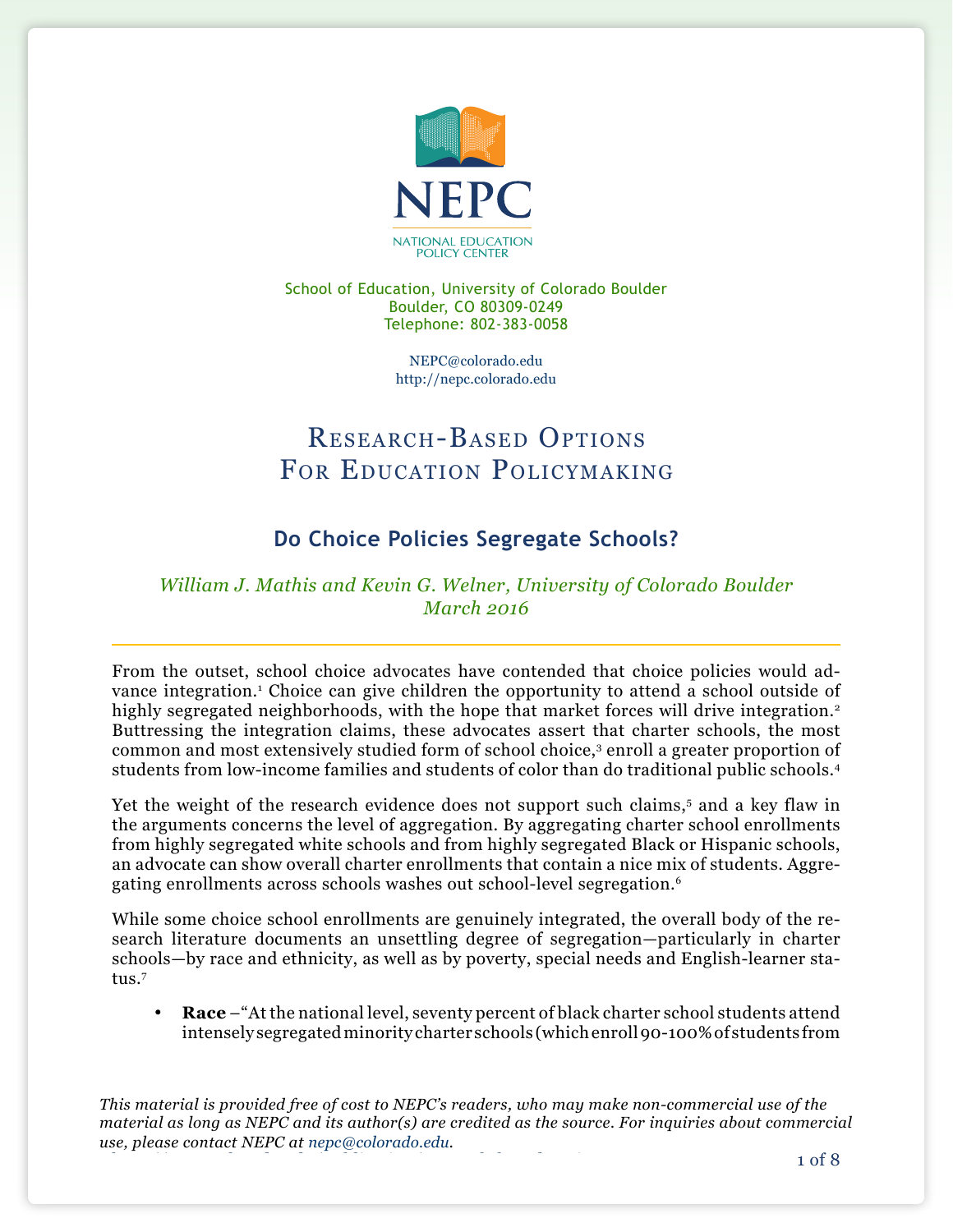under-represented minority backgrounds), or twice as many as the share of intensely segregated black students in traditional public schools. Some charter schools enrolled populations where 99% of the students were from under-represented minority backgrounds."8 In a detailed case study of Indianapolis charter schools, Stein found "higher degrees of racial isolation and less diversity."9

- **Poverty** The effects of choice plans on segregation of children eligible to receive free or reduced-price lunch shows a similar pattern. Gary Miron and his colleagues found that economically challenged students attending charter schools operated by charter corporations (educational management organizations or EMOs) are stratified between schools. Seventy percent of EMO-managed charter schools studied were found to be very segregated by high income or low income.10 Examining Pennsylvania transfers, Kotok et al. confirmed the same segregative pattern.<sup>11</sup>
- **Dual Language Learners (DLL)** DLL students, also sometimes termed "English language learners," were also under-represented in charter schools. One-third of the nation's EMO-run charter schools had a population similar to the host district, but this distribution was highly skewed, with well over half the schools being segregated. These students were also generally under-enrolled; DLLs represented 11% of public school students while EMO-operated charter schools only enrolled 4.4%.12
- **Students with Disabilities** Charter schools claim they serve similar percentages of students with disabilities.13 Yet, the GAO reports that charter schools enroll a lesser proportion of such children than do traditional public schools (8% versus 11%).14 Miron's examination of EMO-operated charters reports the same trend, but with a larger difference (7% vs 13%).15 Furthermore, charter schools tend to serve less severe and less costly disabilities.<sup>16</sup> These patterns arise for various reasons. Some charter schools have an admirable mission to serve specific populations of disabled children and thus are segregative by definition.17 A study of Denver's charter elementary schools suggests that such stratification trends may be at least partly due to the disproportionate movement of non-special-needs students into charter schools, rather than students with disabilities moving out.18 Other patterns and practices point to access issues at both pre-enrollment and post-enrollment stages.<sup>19</sup> Market forces themselves can drive segregated environments.<sup>20</sup>

Some research studies in this area compare the enrollment in the choice school to the enrollment of the district within which the school is located;<sup>21</sup> other, more fine-grained analyses examine patterns of movement between choice schools and public schools by tracking individual students as they move from traditional public schools to charter schools. With some variation in detail, they report a general pattern of increased racial isolation and growth of the achievement gap. $22$ 

Parents with greater formal education and who are more affluent are more adept at maneuvering within the choice system. Because wealth and education are so strongly correlated with race, ethnicity and English-learner status, all of these forms of stratification are facilitated and exacerbated by choice. These more advantaged families are able to tap into social networks, to provide transportation, and to provide the ancillary financial and parental supports sometimes required by choice schools.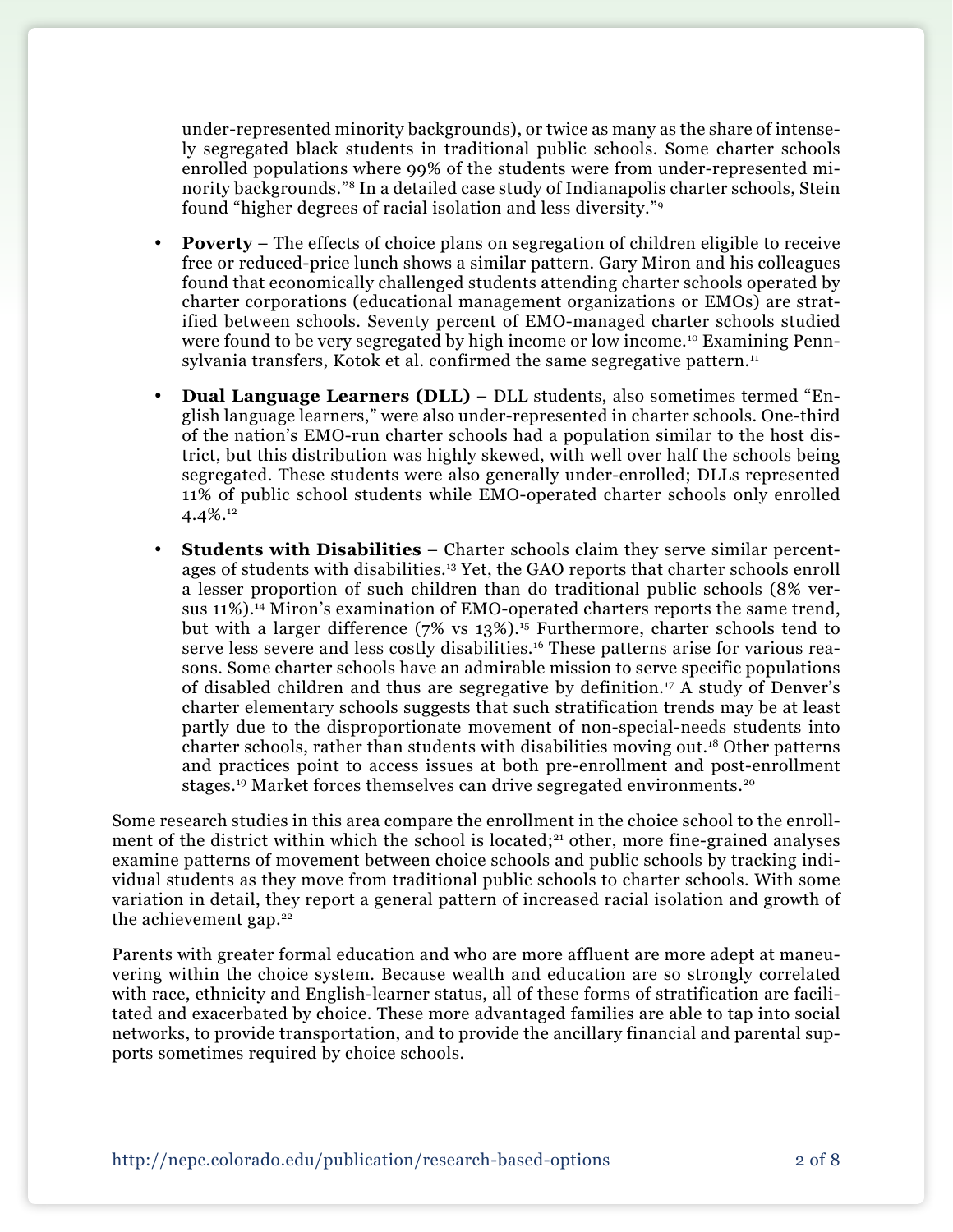### **The Resegregation of America's Schools**

Even without school choice, America's schools would be shockingly segregated, in large part because of housing policies and school district boundaries.23 School choice policies that do not have sufficient protections against unconstrained, segregative choices do exacerbate the problem.24 In an eight-state study, Zimmer *et. al.* found that Black students tended to self-segregate.25 Garcia found a similar tendency to self-segregate by White, Black and Native American students.26 Income distribution also plays a role, as residential patterns in communities, districts, towns, and suburbs result in enclaves separated by race and by wealth. Proximity and convenience, formal and informal social mechanisms, and the scarcity of realistic and convenient alternatives also have an effect.<sup>27</sup> Moreover, while many choice schools are scrupulously fair about their processes, not all behave in this fashion. Welner describes a dozen approaches that charter schools, for instance, sometimes use in order to shape their student enrollment.<sup>28</sup> These practices may take place pre-enrollment, during enrollment or—in the case of push-out policies—after enrollment.<sup>29</sup> The result of these forces is highly segregated schools, no matter the predominant racial or ethnic group.30

#### **Conclusions and Recommendations**

To be sure, there are outstanding choice schools and substandard choice schools. Yet choice was marketed to policymakers as a breakthrough strategy for innovation and for high achievement. As a group, they have neither proven to be innovative hotbeds<sup>31</sup> nor delivered on high achievement.32 After an extensive survey of the literature, Epple, Romano and Zimmer recently concluded, "Taken as a whole, the evidence suggests that, accounting for differences in population served, charter schools are not, on average, producing student achievement gains any better than TPSs [traditional public schools]."33 CREDO's massive work in this area finds some statistically significant differences but not meaningful effect sizes.34 Most troubling is the side effect of contributing to and advancing the resegregation of schools and society. This raises the specter of separate and unequal educational opportunities and is not compatible with the goals of a democratic society.

#### **Recommendations**

- 1. The expansion or renewal of charter schools and other forms of school choice should be contingent on law and policies that result in equal opportunities for all.35
- 2. Current choice laws and policies must be realigned to ensure diversity via choice policies that include constraints on stratification caused by unlimited choice. Instead, choice policies should be the result of deliberate policy choices grounded in our larger societal goals for our schools, including the valuing of diverse communities and integration of socioeconomic levels, race, and language.36
- 3. For all choice plans, viable choices must be available, practical and convenient for a community's least advantaged families.
- 4. Municipalities must assure socioeconomic and racial diversity in their housing plans and codes.37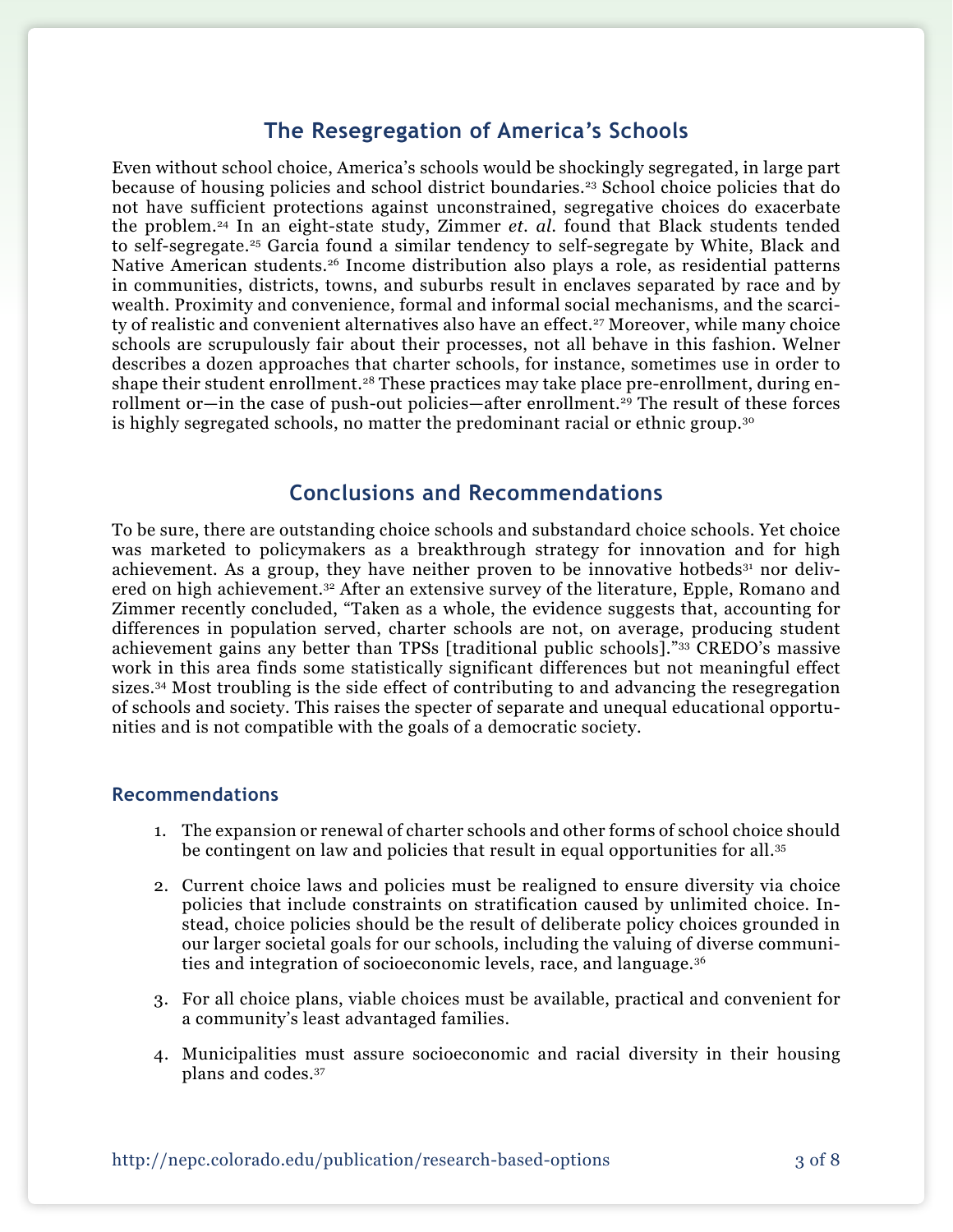### **Notes and References**

1 For example, see

Coons, J. E., & Sugarman, S.D. (1978). *Education by choice: The case for family control*. University of California Press.

Betts, J.R., Rice, L.A., Zau, A.C., Tang, Y.E. & Koedel, C.R. (2006). *Does School Choice Work? Effects on Student Integration and Achievement*. San Francisco: Public Policy Institute of California. Retrieved March 2, 2016 from [http://www.ppic.org/content/pubs/report/R\\_806JBR.pdf](http://www.ppic.org/content/pubs/report/R_806JBR.pdf)

Author. (no date). *Can School Choice Lead to More Integrated Schools?* Friedman Foundation for Educational Choice. Last modified July 31, 2015. Retrieved March 2, 2016 from [http://www.edchoice.org/school\\_choice\\_](http://www.edchoice.org/school_choice_faqs/can) [faqs/can](http://www.edchoice.org/school_choice_faqs/can)-school-choice-lead-to-more-integrated-schools

Scafidi, B. (2015). *The integration anomaly: Comparing the effects of K-12 education delivery models on segregation in schools.* Indianapolis, IN: The Friedman Foundation. Retrieved November 16, 2015, from [http://www.edchoice.org/research/the-](http://www.edchoice.org/research/the)integration-anomaly/

2 Finn, C.E., Manno, B.V., & Vanourek, G. (2000). *Charter schools in action: Renewing public education*. Princeton, NJ: Princeton University Press.

Viteritti, J. P. (1999). *Choosing equality: School choice, the constitution, and civil society.* Washington, DC: Brookings Institution Press.

- 3 School choice includes inter- and intra-district choice, home-schooling, charter schools, virtual schools, tuition tax credits and vouchers. Charter schools are the most common form and where the weight of the research literature is focused.
- 4 National Alliance for Public Charter Schools. (2014). *Separating fact & fiction: What you need to know about charter schools*. Retrieved August 23, 2014, from [http://www.publiccharters.org/wp-content/](http://www.publiccharters.org/wp-content/uploads/2014/08/Separating-Fact-from-Fiction.pdf) [uploads/2014/08/Separating-Fact-from-Fiction.pdf](http://www.publiccharters.org/wp-content/uploads/2014/08/Separating-Fact-from-Fiction.pdf)
- 5 Miron, G., Urschel, J.L., Mathis, W.J., & Tornquist, E. (2010). *Schools without diversity: Education management organizations, charter schools and the demographic stratification of the American school system*. Boulder and Tempe: Education and the Public Interest Center & Education Policy Research Unit. Retrieved January 12, 2016 from [http://nepc.colorado.edu/publication/schools](http://nepc.colorado.edu/publication/schools-without-diversity)-without-diversity

Mickelson, R.A., Bottia, M. & Southworth S. (March 2008). *School Choice and Segregation by Race, Class and Achievement*. Education and the Public Interest Center. Retrieved February 6, 2016 from [http://nepc.](http://nepc.colorado.edu/publication/school-choice-and-segregation-race-class-and-achievement) [colorado.edu/publication/school-](http://nepc.colorado.edu/publication/school-choice-and-segregation-race-class-and-achievement)choice-and-segregation-race-class-and-achievement

Fuller, B., Elmore, R.F., & Orfield, G., (Eds.) (1996). *Who chooses? Who loses? Culture, institutions, and the unequal effects of school choice.* New York: Teachers College Press.

Gewirtz, S., Ball, S. J. & Bowe, R. (1995). *Markets, choice and equity in education.* Buckingham, UK: Open University Press.

Wells, A.S., Holme, J.J., Lopez, A., & Cooper, C.W. (2000). Charter schools and racial and social class segregation: Yet another sorting machine. In R.D. Kahlenberg (Ed.), *A notion at risk: Preserving education as an engine for social mobility*. New York: Century Foundation Press.

Wayson, W.W. (1999). Charter schools: Franchise for creativity or license for fractionation? *Education and Urban Society, 31*(4), 446-464.

*Choice Without Equity: Charter School Segregation and the Need for Civil Rights Standards* (2010).The Civil Rights Project. Los Angeles: UCLA. Retrieved February 4, 2016 from [http://civilrightsproject.ucla.edu/](http://civilrightsproject.ucla.edu/research/k-12-education/integration-and-diversity/choice-without-equity-2009-report) [research/k-12-education/integration-and-diversity/choice](http://civilrightsproject.ucla.edu/research/k-12-education/integration-and-diversity/choice-without-equity-2009-report)-without-equity-2009-report

6 [Miron](http://nepc.colorado.edu/author/miron-gary-0), G., [Mathis](http://nepc.colorado.edu/author/mathis-william-j), W., & [Welner,](http://nepc.colorado.edu/author/welner-kevin-g) K. (February 23, 2015). Review of [Separating Fact & Fiction: What You](file:http://nepc.colorado.edu/thinktank/review-separating-fact-and-fiction)  [Need to Know About Charter Schools. Retrieved February 10, 2016 from http://nepc.colorado.edu/thinktank/](file:http://nepc.colorado.edu/thinktank/review-separating-fact-and-fiction) [review-separating-fact-and-fiction](file:http://nepc.colorado.edu/thinktank/review-separating-fact-and-fiction)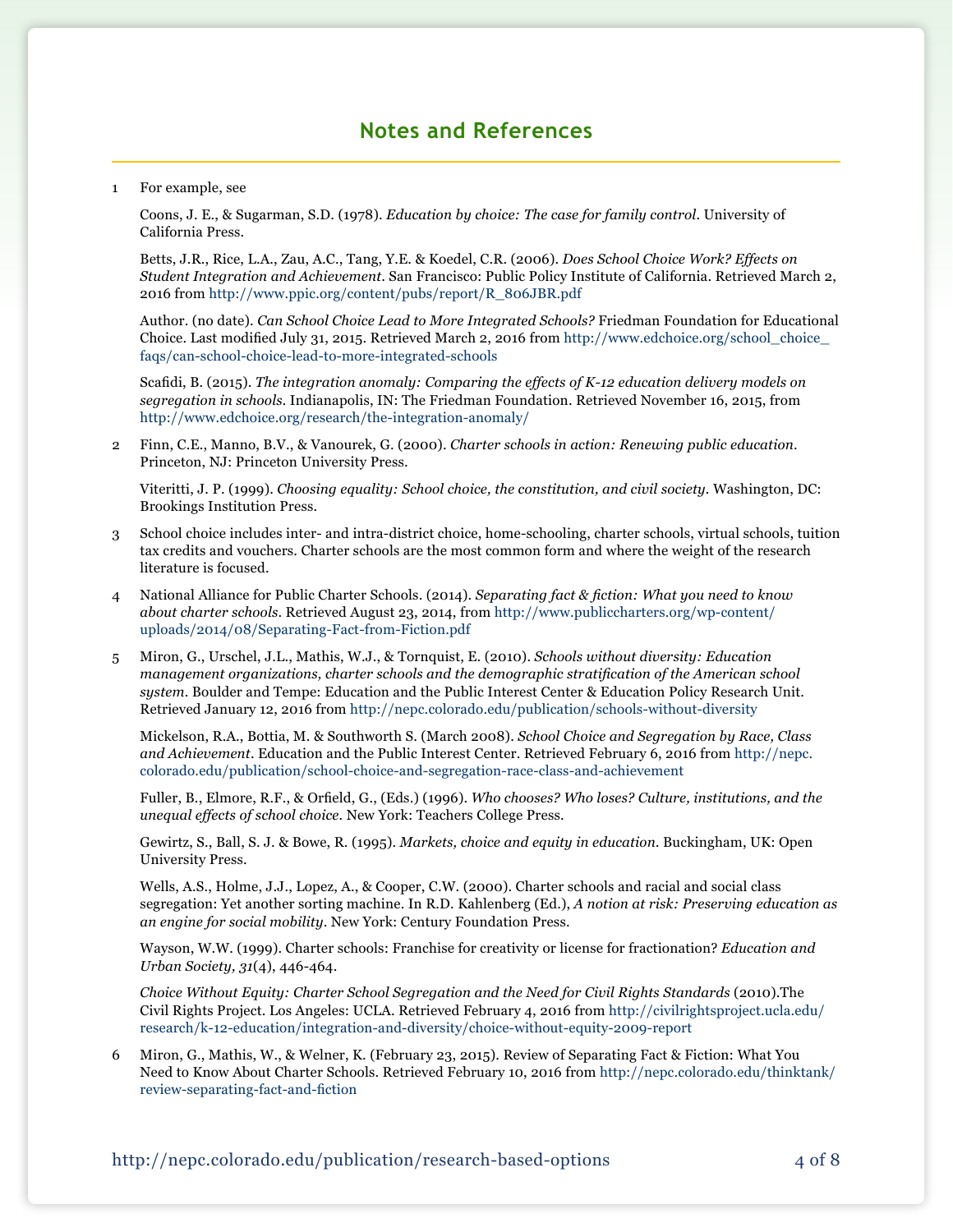7 *Choice Without Equity: Charter School Segregation and the Need for Civil Rights Standards* (2010).The Civil Rights Project. Los Angeles: UCLA. Retrieved February 4, 2016 from [http://civilrightsproject.ucla.edu/](http://civilrightsproject.ucla.edu/research/k-12-education/integration-and-diversity/choice-without-equity-2009-report) [research/k-12-education/integration-and-diversity/choice](http://civilrightsproject.ucla.edu/research/k-12-education/integration-and-diversity/choice-without-equity-2009-report)-without-equity-2009-report

Mickelson, R.A., Bottia, M. & Southworth S. (March 2008). *School Choice and Segregation by Race, Class and Achievement. Education and the Public Interest Center*. Retrieved February 6, 2016 from [http://nepc.colora](http://nepc.colorado.edu/publication/school-choice-and-segregation-race-class-and-achievement
)[do.edu/publication/school-](http://nepc.colorado.edu/publication/school-choice-and-segregation-race-class-and-achievement
)choice-and-segregation-race-class-and-achievement

Miron, G., Urschel, J.L., Mathis, W.J., & Tornquist, E. (2010). *Schools without diversity: Education management organizations, charter schools and the demographic stratification of the American school system*. Boulder and Tempe: Education and the Public Interest Center & Education Policy Research Unit. Retrieved January 12, 2016 from [http://nepc.colorado.edu/publication/schools](http://nepc.colorado.edu/publication/schools-without-diversity)-without-diversity

Frankenberg, G, & Siegel-Hawley, G. (November 2009). *Equity Overlooked: Charter Schools and Civil Rights Policy.* The Civil Rights Project. UCLA.

- 8 Frankenberg, E. Siegel-Hawley, G., & Wang, J. (2011), *Choice without Equity: Charter School Segregation.* Education Policy Analysis Archives. Retrieved February 10, 2016 from [http://epaa.asu.edu/ojs/article/](http://epaa.asu.edu/ojs/article/view/779) [view/779](http://epaa.asu.edu/ojs/article/view/779)
- 9 Stein, M.L. (May 15, 2015), Public School Choice and Racial Sorting: An Examination of Charter Schools in Indianapolis. *American Journal of Education*, *121*(4). 597-627.
- 10 Miron, G., Urschel, J.L., Mathis, W.J., & Tornquist, E. (2010). *Schools without diversity: Education management organizations, charter schools and the demographic stratification of the American school system*. Boulder and Tempe: Education and the Public Interest Center & Education Policy Research Unit. Retrieved January 12, 2016 from [http://nepc.colorado.edu/publication/schools](http://nepc.colorado.edu/publication/schools-without-diversity)-without-diversity
- 11 Kotok, S., Frankenberg, E., Schafft, K.A., Mann, B.A., & Fuller, E.J. (2015). School Choice, Racial Segregation, and Poverty Concentration: Evidence from Pennsylvania Charter School Transfers. *Educational Policy*, 1-33. Retrieved March 2, 2016 from<http://epx.sagepub.com/content/early/2015/09/25/0895904815604112>
- 12 Miron, G., Urschel, J.L., Mathis, W.J., & Tornquist, E. (2010). *Schools without diversity: Education management organizations, charter schools and the demographic stratification of the American school system*. Boulder and Tempe: Education and the Public Interest Center & Education Policy Research Unit. Retrieved January 12, 2016 from [http://nepc.colorado.edu/publication/schools](http://nepc.colorado.edu/publication/schools-without-diversity)-without-diversity
- 13 National Alliance for Public Charter Schools. (2014). *Separating fact & fiction: What you need to know about charter schools*. Retrieved August 23, 2014, from [http://www.publiccharters.org/wp-content/](http://www.publiccharters.org/wp-content/uploads/2014/08/Separating-Fact-from-Fiction.pdf) [uploads/2014/08/Separating-Fact-from-Fiction.pdf](http://www.publiccharters.org/wp-content/uploads/2014/08/Separating-Fact-from-Fiction.pdf)
- 14 Government Accounting Office (2012). *Charter Schools: Additional Federal Attention Needed to Help Protect Access for Students with Disabilities*. Washington, DC: author. Retrieved March 7, 2016 from [http://www.gao.](http://www.gao.gov/products/GAO-12-543) [gov/products/GAO](http://www.gao.gov/products/GAO-12-543)-12-543
- 15 Miron, G., Mathis, W., & Welner, K.G. (2015). *Review of "Separating Fact & Fiction: What You Need to Know About Charter Schools."* Boulder, CO: National Education Policy Center. Retrieved March 2, 2016 from [http://](http://nepc.colorado.edu/thinktank/review-separating-fact-and-fiction) [nepc.colorado.edu/thinktank/review-](http://nepc.colorado.edu/thinktank/review-separating-fact-and-fiction)separating-fact-and-fiction
- 16 RPP International. (2000). *The state of charter schools*: *National charter school study* (Fourth Year Report). Washington, DC: U.S. Department of Education.

Arsen, D., & Ray, L. (2004). When do charter schools enroll students with disabilities? *Journal of Special Education Leadership, 17*(2), 71-81.

Garcia, D. R. (2008). Academic and racial segregation in charter schools. *Education and Urban Society, 40*(5), 590-612.

Howe, K.R., & Welner, K.G. (2002). School choice and the pressure to perform: Déjà vu for children with disabilities? *Remedial and Special Education, 23*(4). 212-222.

Fiore, T.A., Harwell, L.M., Blackorby, J., & Finnigan, K.S. (2000). *Charter schools and students with disabilities: A national study* (Final Report). U.S. Department of Education.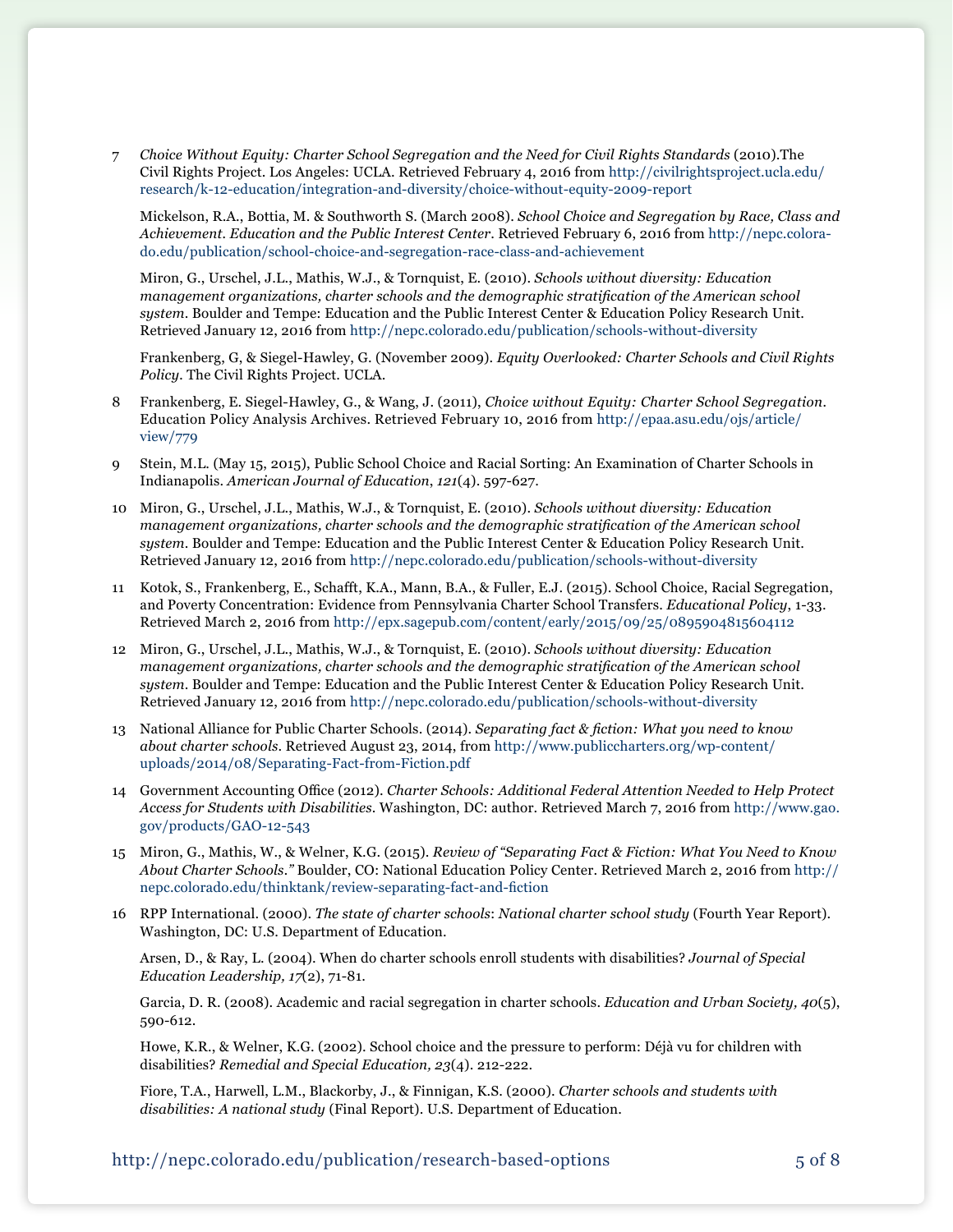- 17 Miron, G., Mathis, W., & Welner, K.G. (2015). *Review of "Separating Fact & Fiction: What You Need to Know About Charter Schools."* Boulder, CO: National Education Policy Center. Retrieved March 2, 2016 from [http://](http://nepc.colorado.edu/thinktank/review-separating-fact-and-fiction) [nepc.colorado.edu/thinktank/review-](http://nepc.colorado.edu/thinktank/review-separating-fact-and-fiction)separating-fact-and-fiction
- 18 Winters, M.A. (May 2015). Understanding the Gap in Special Education Enrollments between Charter and Traditional Public Schools: Evidence from Denver, Colorado. *Educational Researcher*. *44*(4). 228-236.
- 19 Welner, K.G. (April 2013). The Dirty Dozen: How charter schools influence student enrollment. *Teachers College Record* [online],<http://www.tcrecord.org> ID Number: 17104. Retrieved February 16, 2015, from [http://nepc.colorado.edu/publication/TCR](http://nepc.colorado.edu/publication/TCR-Dirty-Dozen)-Dirty-Dozen
- 20 Dudley-Marling, C. & Baker, D. (2012). The Effects of Market-based School Reforms on Students with Disabilties. *Disability Studies Quarterly*, 32(2).

Miron, G., & Nelson, C. (2002). *What's Public about Charter Schools? Lessons about Choice and Accountability*. Thousand Oaks, CA: Corwin Press.

- 21 One example is Miron, G., Urschel, J.L., Mathis, W.J., & Tornquist, E. (2010). *Schools without diversity: Education management organizations, charter schools and the demographic stratification of the American school system*. Boulder and Tempe: Education and the Public Interest Center & Education Policy Research Unit. Retrieved January 14, 2015, from [http://nepc.colorado.edu/publication/schools](http://nepc.colorado.edu/publication/schools-without-diversity)-without-diversity
- 22 Bifulco, R., & Ladd, H.F. (2007). School choice, racial segregation, and test-score gaps: Evidence from North Carolina's charter school program. *Journal of Policy Analysis and Management*. *26*(1), 31-56.

Chi, W.C. (2011). *Racial isolation in charter schools: Achieving the goals of diversity and constitutionality in the post-PICS era*. Doctoral dissertation, University of Colorado Boulder.

Garcia, D.R. (October 3, 2008). The Impact of School Choice on Racial Segregation in Charter Schools*. Educational Policy*, *22*(6), 805-829*.*

23 Ayscue, J.B., & Orfield, G. (2016). Perpetuating Separate and Unequal Worlds of Educational Opportunity through District Lines: School Segregation by Race and Poverty. In *Race, Equity, and Education* (pp. 45-74). Springer International Publishing.

Rothstein, R. (2015).The Racial Achievement Gap, Segregated Schools, and Segregated Neighborhoods: A Constitutional Insult. *Race and Social Problems*, *7*(1), 21-30.

- 24 Mickelson, R.A., Bottia, M. & Southworth S. (2008). *School Choice and Segregation by Race, Class and Achievement*. Education and the Public Interest Center. Retrieved February 6, 2016 from [http://nepc.](http://nepc.colorado.edu/publication/school-choice-and-segregation-race-class-and-achievement) [colorado.edu/publication/school-](http://nepc.colorado.edu/publication/school-choice-and-segregation-race-class-and-achievement)choice-and-segregation-race-class-and-achievement
- 25 Zimmer, R., Gill, B., Booker, K., Lavertu, S., Sass, T.R., & Witte, J. (2009). *Charter schools in eight states: Effects on achievement, attainment, integration, and competition*. Santa Monica, CA: RAND.
- 26 Garcia, D. R. (2008). The impact of school choice on racial segregation in charter schools. *Education Policy*, 22(6), 805-829.
- 27 Miron, G., Mathis, W. & Welner K. (February 2015). *Review of Separating Fact from Fiction.* Retrieved February 6, 2016 from <http://nepc.colorado.edu/files/ttr-charterclaims-mmw-1.pdf>

Mickelson, R.A., Bottia, M. & Southworth S. (March 2008). School Choice and Segregation by Race, Class and Achievement. Education and the Public Interest Center. Retrieved February 6, 2016 from [http://nepc.](http://nepc.colorado.edu/publication/school-choice-and-segregation-race-class-and-achievement
) [colorado.edu/publication/school-](http://nepc.colorado.edu/publication/school-choice-and-segregation-race-class-and-achievement
)choice-and-segregation-race-class-and-achievement

- 28 Welner, K.G. (April 2013). The Dirty Dozen: How charter schools influence student enrollment. *Teachers College Record* [online],<http://www.tcrecord.org> ID Number: 17104. Retrieved February 16, 2015, from [http://nepc.colorado.edu/publication/TCR](http://nepc.colorado.edu/publication/TCR-Dirty-Dozen)-Dirty-Dozen
- 29 Taylor, K. (October 29, 2015). At a Success Academy Charter School, Singling Out Pupils Who Have 'Got to Go'. *New York Times*. Retrieved March 7, 2016 from [http://www.nytimes.com/2015/10/30/nyregion/at-a](http://www.nytimes.com/2015/10/30/nyregion/at-a-success-academy-charter-school-singling-out-pupils-who-have-got-to-go.html?_r=0)success-academy-charter-school-singling-out-pupils-who-have-got-to-go.html? r=0
- 30 Miron, G., Urschel, J.L., Mathis, W.J., & Tornquist, E. (2010). *Schools without diversity: Education*

http://nepc.colorado.edu/publication/research-based-options 6 of 8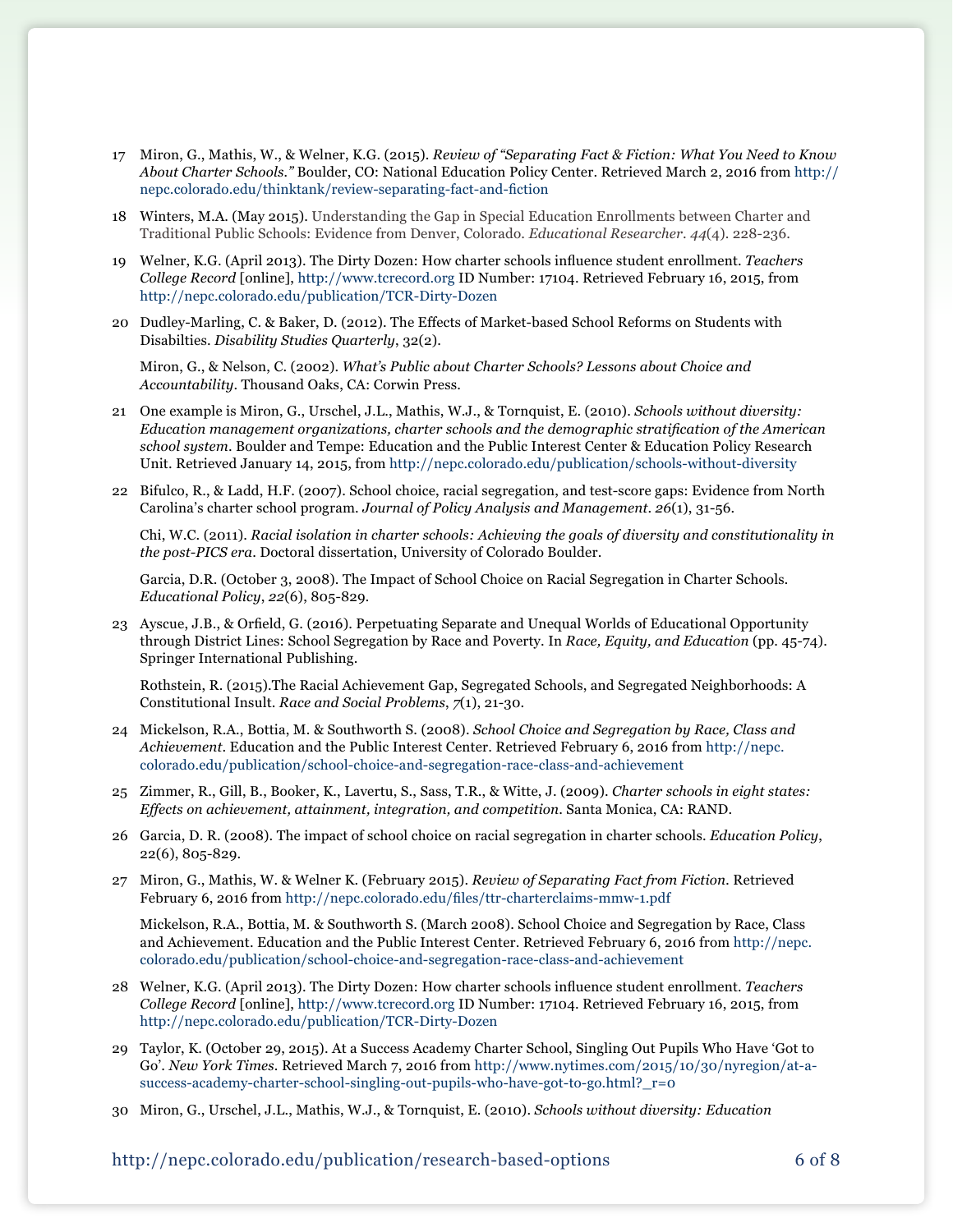*management organizations, charter schools and the demographic stratification of the American school system*. Boulder and Tempe: Education and the Public Interest Center & Education Policy Research Unit. Retrieved January 12, 2016 from [http://nepc.colorado.edu/publication/schools](http://nepc.colorado.edu/publication/schools-without-diversity)-without-diversity

31 Lubienski, C. (2003). Innovation in education markets: Theory and evidence on the impact of competition and choice in charter schools. *American Educational Research Journal*, *40*(2), 395-443;

Lubienski, C. (2012). Educational innovation and diversification in school choice plans. In G. Miron, K.G. Welner, P. Hinchey, & W. Mathis (Eds.), *Exploring the School Choice Universe: Evidence and*  Recommendations. Charlotte, NC: Information Age Publishing.

32 Gleason, P., Clark, M., Tuttle, C.C., and Dwyer, E. (2010). *The evaluation of charter school impacts: Final report (*NCEE 2010-4029). Washington, DC: National Center for Education Evaluation and Regional Assistance, Institute of Education Sciences, U.S. Department of Education.

[Miron](http://nepc.colorado.edu/author/miron-gary-0), G., [Mathis](http://nepc.colorado.edu/author/mathis-william-j), W., & [Welner,](http://nepc.colorado.edu/author/welner-kevin-g) K. (February 23, 2015). Review of [Separating Fact & Fiction: What You](file:http://nepc.colorado.edu/thinktank/review-separating-fact-and-fiction%20%0D)  [Need to Know About Charter Schools. Retrieved February 10, 2016 from http://nepc.colorado.edu/thinktank/](file:http://nepc.colorado.edu/thinktank/review-separating-fact-and-fiction%20%0D) [review-separating-fact-and-fiction](file:http://nepc.colorado.edu/thinktank/review-separating-fact-and-fiction%20%0D)

Miron et al reports on the findings of 60 major studies and finds no differences.

Zimmer, R.W. & Guarino, C.M. (December 2013) Is There Empirical Evidence That Charter Schools "Push Out" Low-Performing Students? *Educational Evaluation and Policy Analysis*, *35*(4) 461-480.

Miron, G., Urschel, J.L., Mathis, W.J., & Tornquist, E. (2010). *Schools without diversity: Education management organizations, charter schools and the demographic stratification of the American school system*. Boulder and Tempe: Education and the Public Interest Center & Education Policy Research Unit. Retrieved January 12, 2016 from [http://nepc.colorado.edu/publication/schools](http://nepc.colorado.edu/publication/schools-without-diversity)-without-diversity

- 33 Epple, D., Romano, R. & Zimmer, R. (June 2015). Charter Schools: A Survey of Research on their Characteristics and Effectiveness. Cambridge, MA: National Bureau of Economic Research. Retrieved March , 2016 from<http://www.nber.org/papers/w21256>
- 34 Center for Research on Education Outcomes (CREDO) (2013, June). *National Charter School Study*. Palo Alto: CREDO, Stanford University. Retrieved March 2, 2016, from [http://credo.stanford.edu/research-reports.](http://credo.stanford.edu/research-reports.html) [html](http://credo.stanford.edu/research-reports.html)

Maul, A., & McClelland A. (2013). *Review of "National Charter School Study 2013."* Boulder, CO: National Education Policy Center. Retrieved from [http://nepc.colorado.edu/thinktank/review-](http://nepc.colorado.edu/thinktank/review-credo-2013/)credo-2013/

- 35 Julie Mead and Preston Green offer specific recommendations for state and local policymakers in *Chartering Equity: Using Charter School Legislation and Policy to Advance equal Educational Opportunity*. Retrieved March 7, 2016 from [http://nepc.colorado.edu/files/PB-CharterEquity\\_0.pdf](http://nepc.colorado.edu/files/PB-CharterEquity_0.pdf). Additional standards are offered by the Annenberg Institute for School Reform, at Brown University. See *Public Accountability for Charter Schools*. Retrieved from <http://annenberginstitute.org/sites/default/files/CharterAccountabilityStds.pdf>
- 36 Mead, J., & Green, P. (2012). *Chartering Equity: Using Charter School Legislation and Policy to Advance equal Educational Opportunity*. Boulder, CO: National Education Policy Center. Retrieved March 7, 2016 from [http://nepc.colorado.edu/files/PB-CharterEquity\\_0.pdf](http://nepc.colorado.edu/files/PB-CharterEquity_0.pdf)

Scott, J., & Wells, A.S. (2013). A more perfect union: Reconciling school choice policy with equality of opportunity goals. In P.L. Carter & K.G. Welner (Eds.), *Closing the opportunity gap: What America must do to give every child a chance*, (pp. 123-142). New York, NY: Oxford University Press.

37 Wells, A.S. (2015). *Diverse Housing, Diverse Schooling: How Policy Can Stabilize Racial Demographic Change in Cities and Suburbs*. Boulder, CO: National Education Policy Center. Retrieved March 7, 2016 from [http://nepc.colorado.edu/publication/housing](http://nepc.colorado.edu/publication/housing-school-nexus)-school-nexus

*This is a section of Research-Based Options for Education Policymaking, a multipart brief that takes up a number of important policy issues and identifies policies supported by research. Each section focuses on a different issue, and its recommendations to policymakers are based on the latest scholarship. Research-Based Options for Education Policymaking is published by* 

http://nepc.colorado.edu/publication/research-based-options 7 of 8